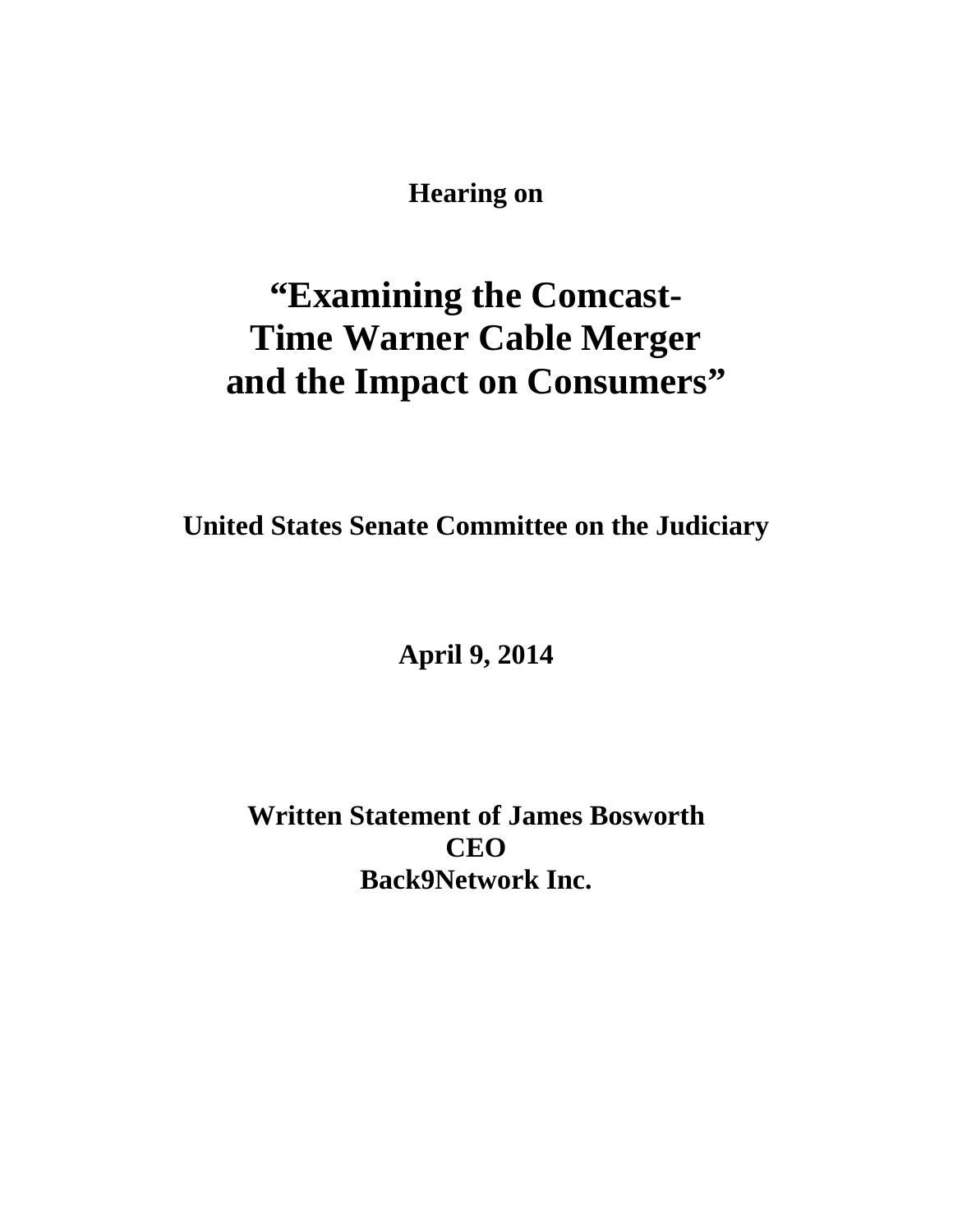## **Testimony of James Bosworth CEO of Back9Network Inc. "Examining the Comcast-Time Warner Cable Merger and the Impact on Consumers" April 9, 2014**

#### **Introduction and Summary**

Good morning Chairman Leahy, Ranking Member Grassley, and Members of the Committee. My name is Jamie Bosworth, and I am CEO of Back9Network, a new golf and lifestyle cable network. Thank you for the opportunity to testify today on what the Comcast-Time Warner Cable deal means for independent cable networks like ours.

Based in Hartford, Connecticut, Back9Network is an independent cable network focused on golf-lifestyle programming, and on expanding the game's audience into new and diverse markets. We have built state-of-the-art facilities in Hartford, where we have created jobs and built the fastest-growing online audience in golf. We have acquired quality programming and signed up sponsors and investors. While focusing on the lifestyle and not live golf tournaments, we will compete directly with the Comcast-owned Golf Channel for audience, advertisers, and talent. I am concerned that this merger will make a bad situation near-impossible for independent programmers ― particularly those that compete with channels owned by a vertically-integrated powerhouse with unparalleled control over distribution.

Every new network focuses on two things for a successful launch: (1) the ability to produce or acquire quality programming, and (2) distribution to a critical mass of subscribers. Today, the four biggest carriers ― Comcast, DirecTV, DISH Network, and Time Warner Cable ― dwarf every other provider in their number of video subscribers. Even if a programmer were able to successfully negotiate affiliation agreements with nearly every single other small and midsize operator (which would result in geographically disparate distribution in approximately

1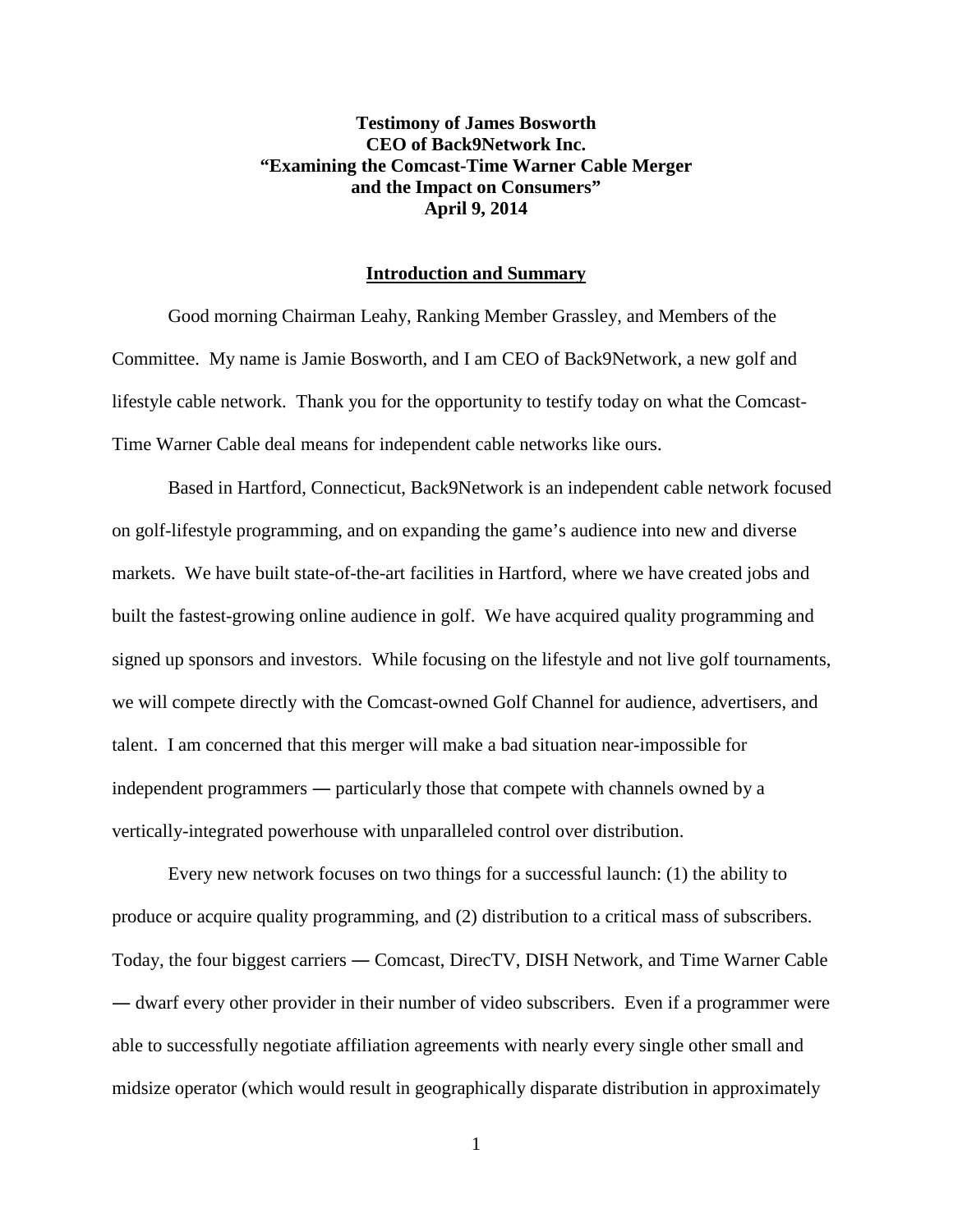one-third of U.S. multichannel homes), a programmer that is shut out of distribution from all four of the largest distributors will struggle to compete for enough advertising and audience to succeed. Someday we may get to the point where a Netflix or another over-the-top service changes this marketplace reality, but that is not the case today. Television advertising still dwarfs online video advertising by a factor of  $20$ -to-[1](#page-2-0).<sup>1</sup>

Despite the structural challenges before this announced merger, we were well positioned to succeed and optimistic about a launch on Time Warner Cable's systems sometime this year. The merger, however, makes us concerned that this will not happen because, notwithstanding the commitments Comcast made to independent programmers to secure approval of its NBCU merger, the incentive is for the merged company not to carry us. I hope Comcast will remain true to its commitments and not discriminate based on its ownership of the Golf Channel, and I hope Comcast will judge us on the merits of our business plan. But, so far, that has not been our experience. If the structural problems in the distribution system get worse through mergers, it will not only be bad for those of us trying to launch new networks, but consumers will not have the programming choice ― or diversity of viewpoints ― they want.

#### **I. Back9Network: Filling A Niche In Sports And Lifestyle Programming**

The Back9Network was formed in 2010 to provide original lifestyle and entertainment programming to golf-oriented consumers and advertisers. The golf lifestyle industry is a \$177 billion market that includes spending on travel, equipment, apparel, real estate, and golf courses. $2$ 

<span id="page-2-0"></span> <sup>1</sup> *The TV Landscape*, Multichannel News, Jan. 6, 2014.

<span id="page-2-1"></span> $2$  Per the most recent Golf Industry Report by SRI International and Bloomberg, only 1 percent of the \$177 billion golf economy is spent on golf endorsements, tournaments, and associations. Approximately 99 percent is spent on the lifestyle activities (e.g., travel, course play, fashion, equipment, etc.) on which Back9Network content will focus. Per Bloomberg, this \$69 billion core golf economy tops such professional spectator sports such as baseball, basketball, football (continued…)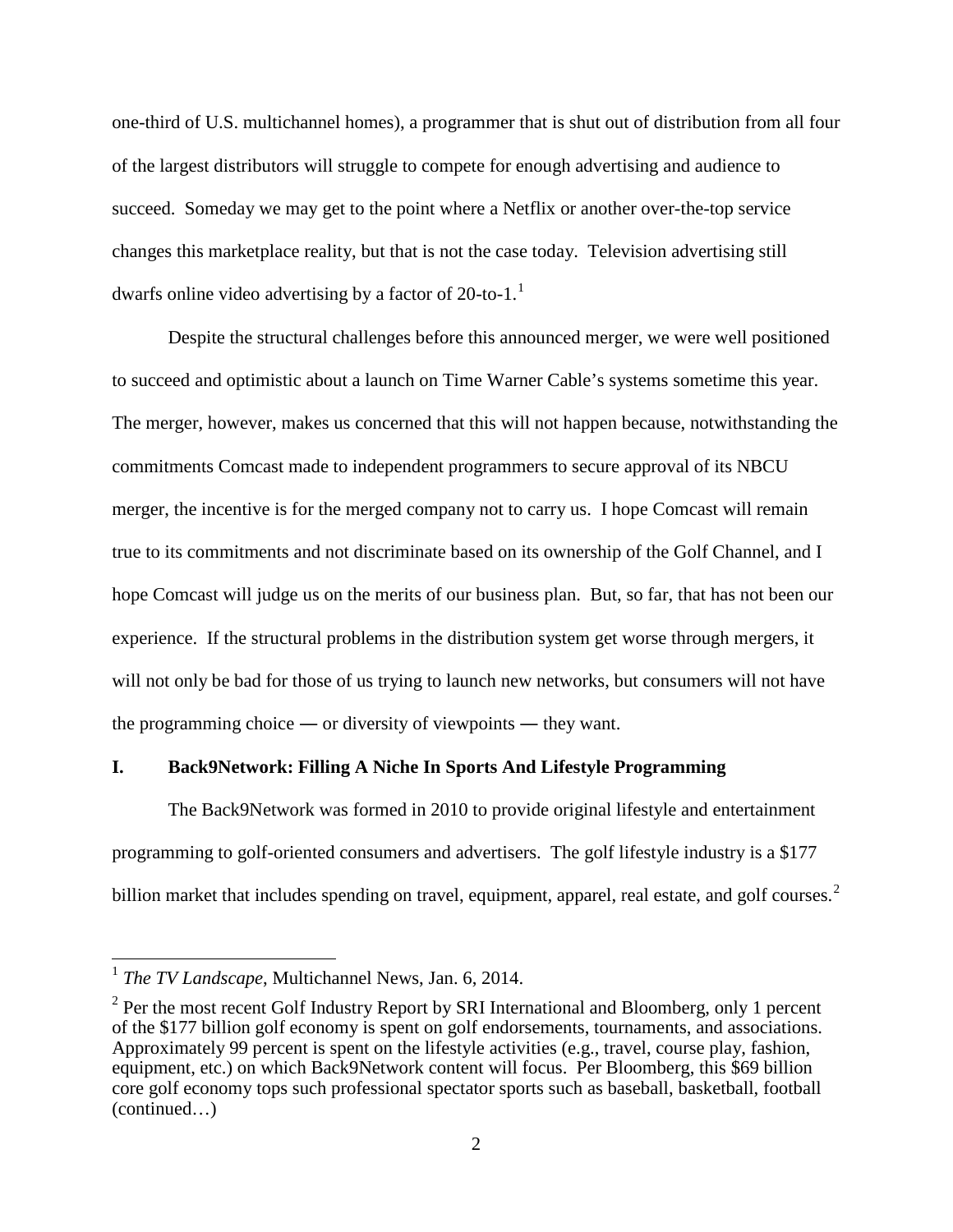At approximately 26 million golfers, golf has the second-largest participant base in American sports, behind only bowling.<sup>[3](#page-3-0)</sup> But it has only one home on cable — the Golf Channel, owned by Comcast. The Golf Channel focuses on airing live professional golf tournaments, but largely ignores the golf lifestyle market and therefore misses a large segment of the potential audience and ad revenue. Golf Channel's audience (total-day-viewership averaged 110,000 in 2013) does not even attract one-half percent (0.5%) of the approximately 26 million active golfers in the  $U.S.<sup>4</sup>$  $U.S.<sup>4</sup>$  $U.S.<sup>4</sup>$ 

That's where the Back9Network comes in. We are a lifestyle and entertainment channel with character-driven and compelling original programming that covers all aspects of the golf world, including golf personalities, golf courses, fashion, health and wellness, and golf equipment and apparel. Our leadership team includes executives from Disney/ESPN, Callaway Golf, NBC, Time Warner/CNN, and AOL. We know the golf lifestyle, and we know television. And we know that golfers and golfer-focused advertisers are ready for a network that's about not just the professional game of golf, but about everyone who loves the sport. For more than three years now, we've been building our network to appeal to a broad base of consumers.

Independent market research has shown that our programs ― such as *Ball Hogs*, *Golf Wives*, *Of Course*, and *Golf Treasures* ― appeal to a young, diverse audience of frequent golfers

 $\overline{a}$ 

and hockey combined, according to the Census Bureau. The golf economy expands to \$177 billion, when one includes the spillover effect on industries such as tourism.

<span id="page-3-0"></span><sup>&</sup>lt;sup>3</sup> Sporting Goods Manufacturing Association (SGMA), 2012 Sports Participation Report.

<span id="page-3-1"></span><sup>4</sup> Austin Karp, *ESPN Audience In '13 Lowest Since '08; MLB Net, NFL Net See Record Viewership*, Sports Business Daily, Jan. 9, 2014, at

http://www.sportsbusinessdaily.com/Daily/Issues/2014/01/09/Research-and-Ratings/cablenets.aspx.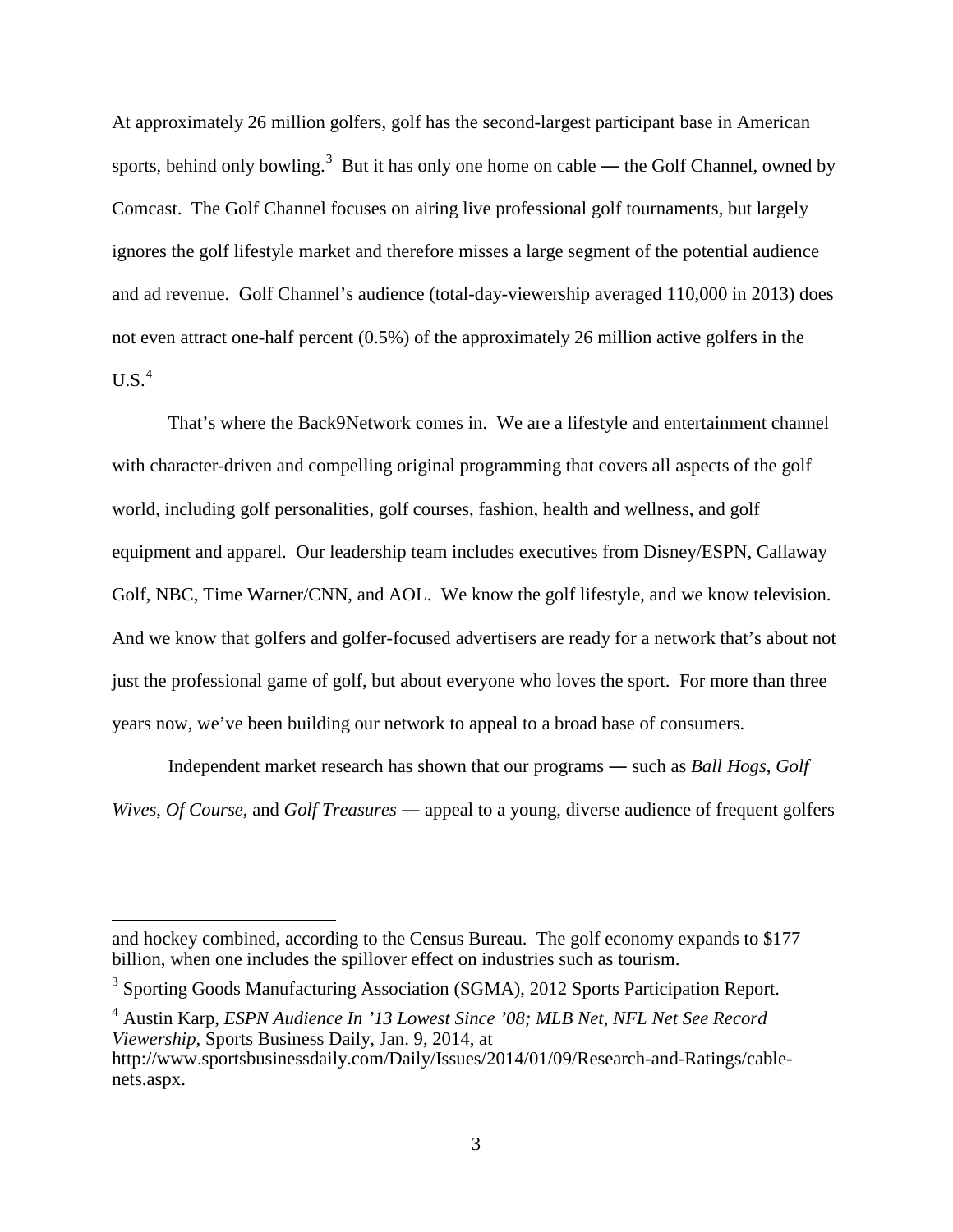and other cable viewers.<sup>[5](#page-4-0)</sup> While the Back9Network may compete with the Golf Channel for advertisers and viewers, it will also present unique golf-related programming that cannot be found anywhere else ―documentaries, scripted programming, character- and story-driven reality programming, and fresh takes on pro tour coverage. Our market research has found that 38 million American adults aged 25-54 would probably or definitely watch our programming.<sup>[6](#page-4-1)</sup>

We have negotiated and continue to negotiate several co-production agreements with some of the top Hollywood production houses, many of which have created the highest-rated shows on cable television today. We have signed up on-air talent and brand ambassadors including Padraig Harrington, Cheyenne Woods, Audrina Patridge, and Ahmad Rashad. We have created an online media site that features golf news, players profiles, information on golf travel destinations, reviews of golf courses and equipment, documentaries, videos, and clips from our original programming. And we've raised nearly \$30 million from individual investors (including a loan from the State of Connecticut) who are committed to the game, to our network's mission, and to our management team.

Furthermore, our creative mix of programming dovetails with PGA of America's efforts to make the game more user-friendly and appealing to a broader audience. The PGA initiative, called Golf 2.0, aims to expand golf's audience by re-engaging those who have tried golf but left the sport and by creating new players amid youth, minorities, and women.<sup>[7](#page-4-2)</sup> The Boston Consulting Group found that more than 90 million Americans have played golf and enjoyed the

<span id="page-4-0"></span> <sup>5</sup> Commissioned online survey of 1,250 U.S. adults 25-54 by Back9Network using Frank N. Magid Associates, Inc. in April 2013. Twenty-three percent of participants were Comcast subscribers, and 13 percent were subscribers of Time Warner Cable.

<span id="page-4-1"></span> $6$   $Id.$ 

<span id="page-4-2"></span><sup>7</sup> *See PGA of America to drive growth with Golf 2.0*, GolfWeek (Feb. 20, 2012), at http://golfweek.com/news/2012/feb/20/pga-america-touts-golf-20-means-grow-golf/.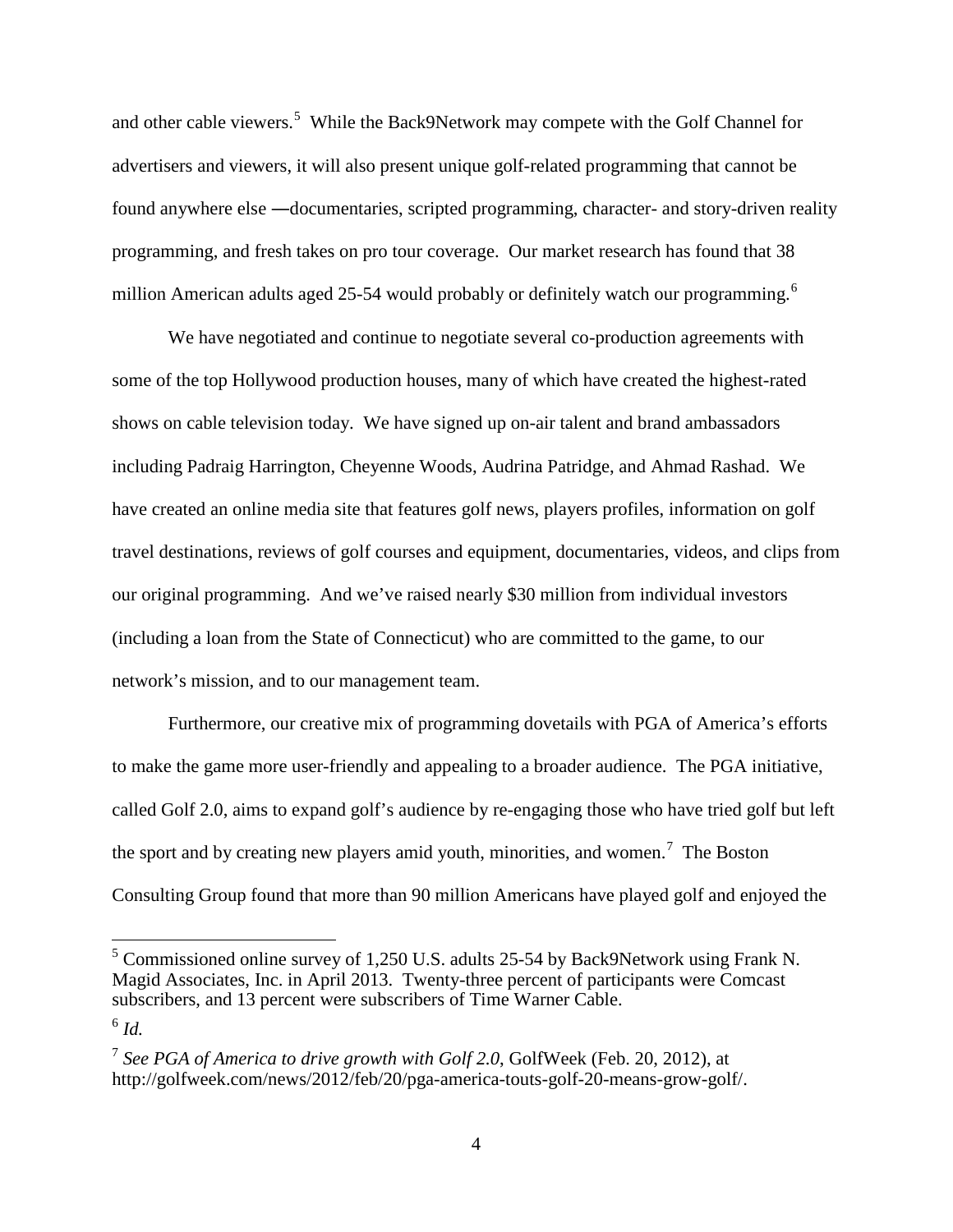experience, and some 70 percent of them have an interest in playing again.<sup>[8](#page-5-0)</sup> Approximately 26 million Americans actively golf. And another 20 million aspire to play golf. That's nearly onehalf of all Americans who either play golf, have played golf before, or aspire to play the game. The Back9Nework can help the PGA expand beyond the core golf audience with our original mix of programming focusing on the casual player's experiences and stories around the game.

#### **II. Carriage Negotiations Began Well But Sputtered After The Comcast-Time Warner Cable Merger Announcement**

To attract the national advertising necessary to support a new, national cable network, the network relies on carriage in the nation's top markets. Advertisers want to see carriage in most of the top 25 markets, and the success of a network requires distribution to a critical mass of subscribers. Only four cable and satellite providers reach more than 10 million subscribers: Comcast (22 million), DirecTV (20 million); DISH Network (14 million); and Time Warner Cable  $(11 \text{ million})$ .<sup>[9](#page-5-1)</sup> No other provider comes close.

Moreover, the major satellite providers — DISH Network and DirecTV — are hesitant to launch a new, independent network because of unique bandwidth constraints related to satellite delivery. As a practical matter, the satellite providers require new programmers to demonstrate that subscribers will migrate from a rival pay TV provider to receive their new programming, in order to launch as part of the regular television lineup. That is hard to demonstrate for mature networks, much less new networks, and providers tend not to trust survey data that shows the likelihood of this effect, even if it exists. As a result, Comcast and Time Warner Cable ―

<span id="page-5-0"></span>8 *Id.*

<span id="page-5-1"></span><sup>9</sup> *See Annual Assessment of the Status of Competition in the Market for the Delivery of Video Programming*, Fifteenth Report, MB Docket No. 12-203, at ¶ 130, Table 7 (rel. July 22, 2013).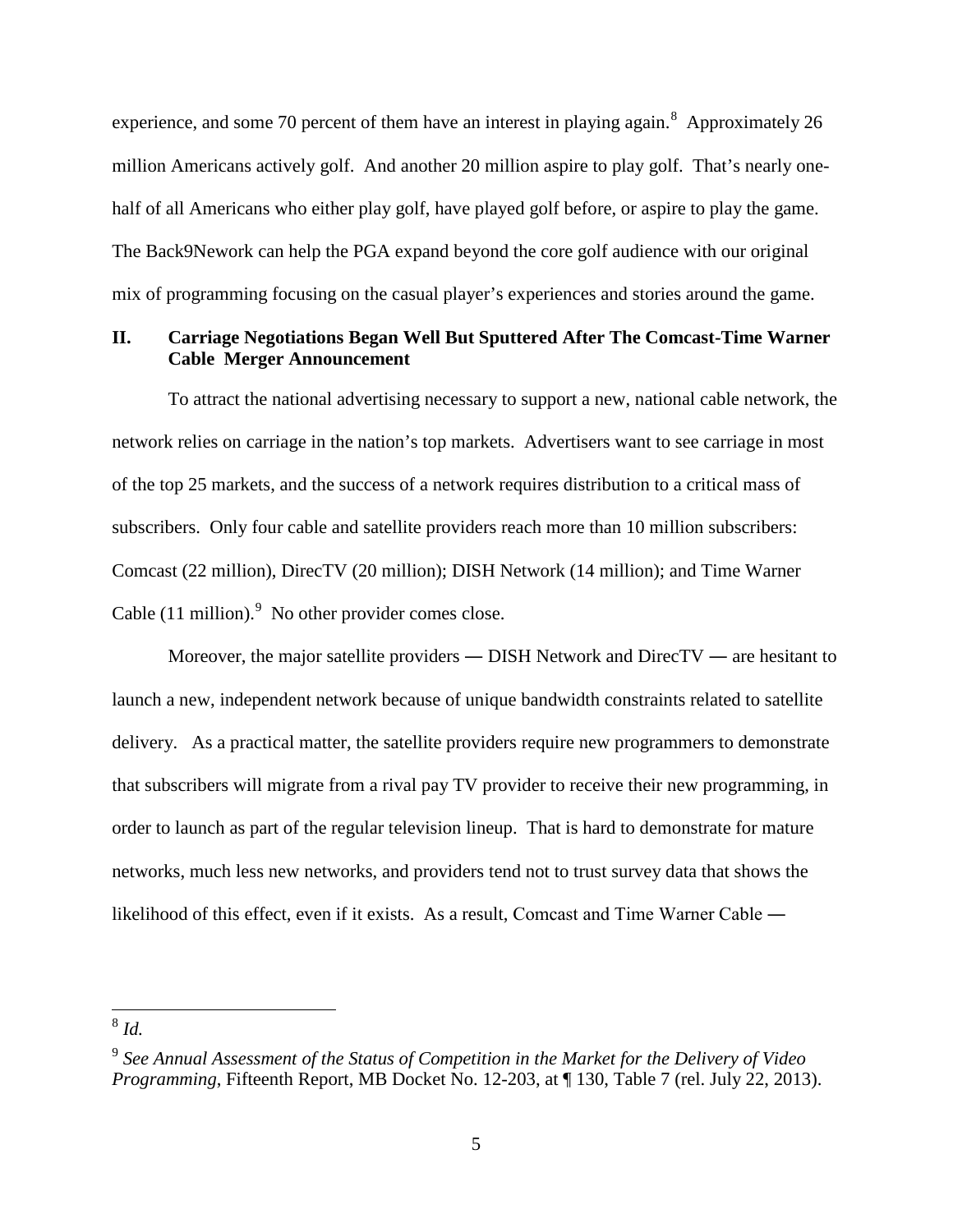traditional facilities-based cable systems that do not have the same bandwidth limitations ― are truly the gatekeepers of new, national cable networks.

We initiated carriage negotiations with both Comcast and Time Warner Cable. Comcast turned us down when we approached Comcast in the fall of 2012. We continued to approach Comcast again last summer and fall, and again this year, but, while we were told our offer was creative, we have not had any real, productive and substantive discussions that are leading toward carriage.

So we focused our efforts on Time Warner Cable, which was not biased by incentives to favor the Golf Channel and discriminate against competing networks. We had at least five productive, high-level meetings with Time Warner Cable executives in 2013. These discussions made us believe that our programming strategy and proposal were unique and compelling. They also allowed us to evolve our proposal's terms to ensure that Time Warner Cable possessed little-to-no financial risk in launching our network.

The announcement of the Comcast-Time Warner Cable deal has and will continue to hurt our ability to get carriage with Time Warner Cable. We are concerned that we will not have an opportunity (not a right, but an opportunity) to compete for distribution in light of Comcast's financial stake in the Golf Channel.

Lastly, I cannot emphasize enough how attractive and creative our carriage proposal is for Comcast and Time Warner Cable (in the absence of incentives to favor Comcast's affiliated programming interests). I possess a 20-year track record in golf sales and marketing. But no matter what the industry, when you approach any customer, you listen to his or her issues or problems, and you go back with your team and create a solution. We have listened to our potential pay TV partners and understand that their programming costs are escalating. We have

6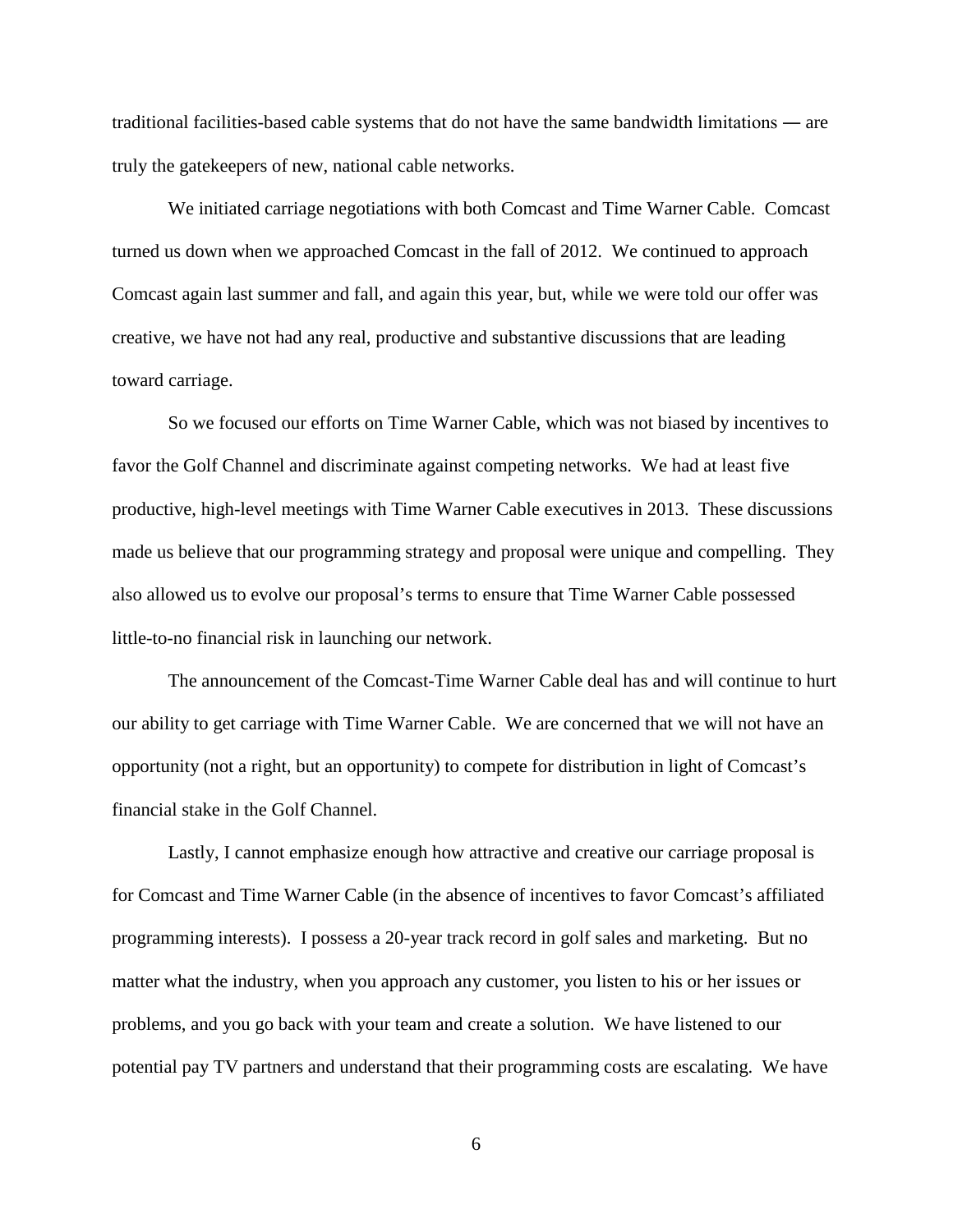listened to their desire to have channel carriage fees tied directly to channels' audience metrics. Our proposal addresses their industry concerns; yet, neither operator has launched us. The only logical conclusion is that Comcast is discriminating against us because of its ownership of a golffocused channel (and potentially its other lifestyle channels).

#### **III. As A Vertically-Integrated Powerhouse, Comcast Has The Incentive And Ability To Foreclose Programming Competition**

For many years, Congress and federal agencies have been concerned about the power that media distribution gatekeepers have to discriminate in favor of, or against, content developers on the basis of financial interests. In fact, a key driver of the anti-discrimination provisions that were included in the 1992 Cable Act was concern about the inherent competitive problem raised when cable and satellite operators own both cable programming networks and the distribution platforms for these channels (so-called "vertical integration").<sup>[10](#page-7-0)</sup> The proposed merger of Comcast and Time Warner Cable magnifies these competitive problems considerably, as the combined entity will not only be a vertically integrated powerhouse with the *incentive* to discriminate against competitive programming channels, but it will have unprecedented control over the cable distribution platform and therefore the ability to profitably restrict competition. As described below, a combined Comcast/Time Warner Cable will have more than 30 million

<span id="page-7-0"></span><sup>&</sup>lt;sup>10</sup> 1992 Cable Act § 2(a)(5) ("The cable industry has become vertically integrated; cable operators and cable programmers often have common ownership. As a result, cable operators have the incentive and ability to favor their affiliated programmers. This could make it more difficult for noncable-affiliated programmers to secure carriage on cable systems."); *see also* S. Rep. No. 102-92 (1991), at 25, *reprinted in* 1992 U.S.C.C.A.N. 1133, 1158 ("vertical integration gives cable operators the incentive and ability to favor their affiliated programming services"); *see id*. ("For example, the cable operator might give its affiliated programmer a more desirable channel position than another programmer, or even refuse to carry other programmers."); H.R. Rep. No. 102-628 (1992), at 41 ("Submissions to the Committee allege that some cable operators favor programming services in which they have an interest, denying system access to programmers affiliated with rival MSOs and discriminating against rival programming services with regard to price, channel positioning, and promotion.").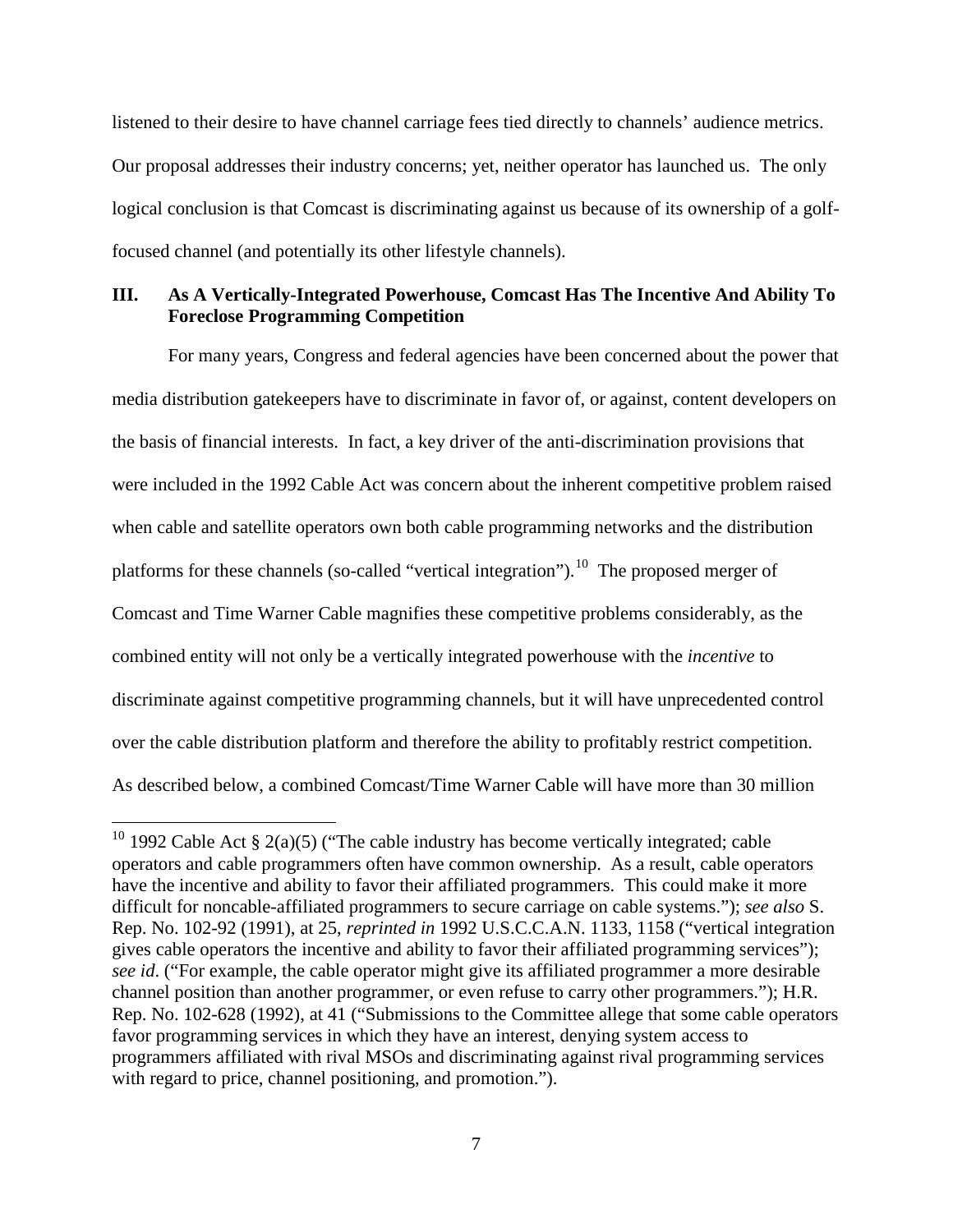subscribers, and it will be the dominant pay TV provider in nearly every single major television market.

## A. Comcast Is A Vertically Integrated Powerhouse With A Track Record Of Favoring Affiliated Programming Channels

Today, Comcast has a financial stake in 50 different national cable networks, including such channels as Bravo, CNBC, E! Entertainment TV, Golf Channel, MLB Network, MSNBC, NBC Sports Network, NHL Network, Oxygen Network, SyFy, The Style Network (now changed to Esquire Network due to Style Network's underperformance), The Weather Channel, and USA Network, as well as numerous regional news and sports networks.<sup>11</sup> (During prior years, it had ownership interests in *more than 75 national networks*. [12](#page-8-1)) These cable network holdings are in addition to its ownership interest in two national broadcast networks, NBC Television Network and Telemundo Television Network, as well as a major movie studio, Universal Pictures, and additional studio and cable production interests. Its holdings also include ten NBC owned and operated television stations and 15 Telemundo owned and operated stations.<sup>13</sup>

While Comcast is already a vertically integrated powerhouse, its proposed acquisition of Time Warner Cable would further expand its content portfolio. Today, Time Warner Cable has ownership interests in national cable networks such as MLS Direct Kick, NBA League Pass, NHL Center Ice, MLB Network, and Team HD, as well as numerous regional news and sports networks, including two of the top regional sports networks in Los Angeles, the second largest U.S. television advertising market and a region where Comcast's presence is currently nonexistent.

<span id="page-8-0"></span> <sup>11</sup> *In re Annual Assessment of the Status of Competition in the Market for the Delivery of Video Programming*, 28 FCC Rcd 10496, Appendix B, Table B-1 (2013).

<span id="page-8-1"></span><sup>12</sup> *Id.* at ¶ 39.

<span id="page-8-2"></span><sup>13</sup> *Id.* at ¶ 96.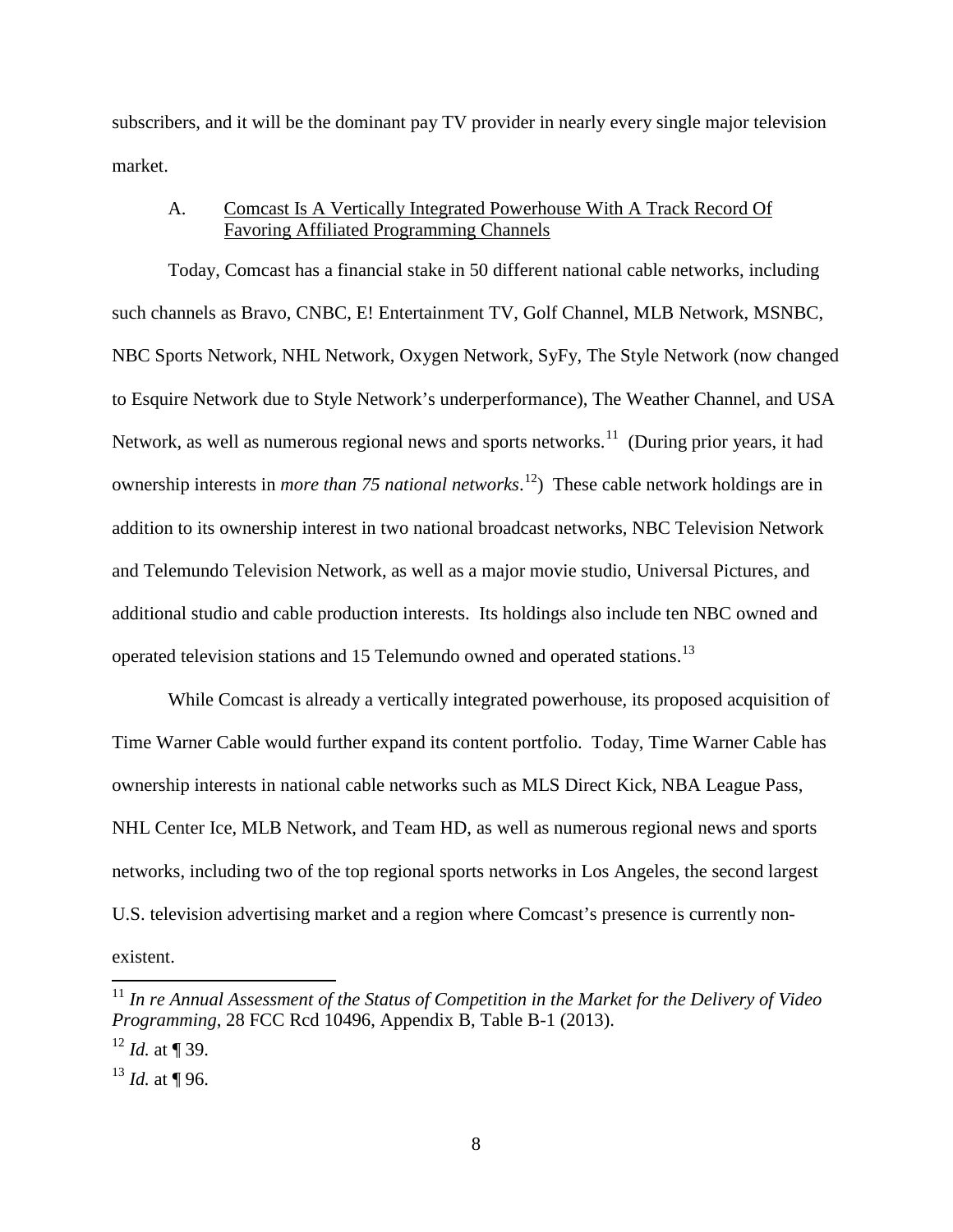These programming and content interests combine to provide Comcast and Time Warner Cable strong incentives to discriminate against unaffiliated content. As Congress anticipated in 1992, "vertical integration gives cable operators the incentive and ability to favor their affiliated programming services."<sup>14</sup> By "foreclosing or disadvantaging rival programming networks," Comcast can increase audience, competitiveness for programming rights, and advertising revenues for its affiliated networks.<sup>15</sup> And much more recently, federal agencies have echoed this concern, finding that Comcast has an "ability and incentive to harm competition in video programming by engaging in foreclosure strategies or other discriminatory actions against unaffiliated video programming networks."[16](#page-9-2)

Unfortunately, Comcast has a track record of doing just that. Both NFL Network and Tennis Channel have filed discrimination complaints against Comcast alleging that it discriminated against them in the terms of carriage and in favor of its affiliated networks, including NBC Sports Network and Golf Channel.<sup>[17](#page-9-3)</sup> And Bloomberg had to file a complaint against Comcast to enforce Federal Communications Commission ("FCC")-imposed conditions intended to address Comcast's ability to discriminate against unaffiliated news channels, like Bloomberg, in favor of its affiliated news networks.<sup>18</sup> Indeed, Comcast's own executives have acknowledged that Comcast treats its affiliated programming "like siblings as opposed to like

<span id="page-9-0"></span> <sup>14</sup> S. Rep. No. 102-92 (1991), at 25, *reprinted in* 1992 U.S.C.C.A.N. 1133, 1158.

<span id="page-9-1"></span><sup>15</sup> *Applications of Comcast Corp., General Electronic Co., and NBC Universal, Inc.* ¶ 119.

<span id="page-9-2"></span><sup>16</sup> *Applications of Comcast Corp., General Electronic Co., and NBC Universal, Inc.* ¶ 116

<span id="page-9-3"></span><sup>&</sup>lt;sup>17</sup> See In the Matter of Tennis Channel, Inc., MB Docket No. 10-204 (rel. July 24, 2012); Press Release, NFL, NFL Network files FCC complaint against Comcast (May 6, 2008), at http://www.nfl.com/news/story/09000d5d80830a76/article/nfl-network-files-fcc-complaintagainst-comcast.

<span id="page-9-4"></span><sup>18</sup> *See In the Matter of Bloomberg L.P.*, MB Docket No. 11-104 (MB rel. May 2, 2012).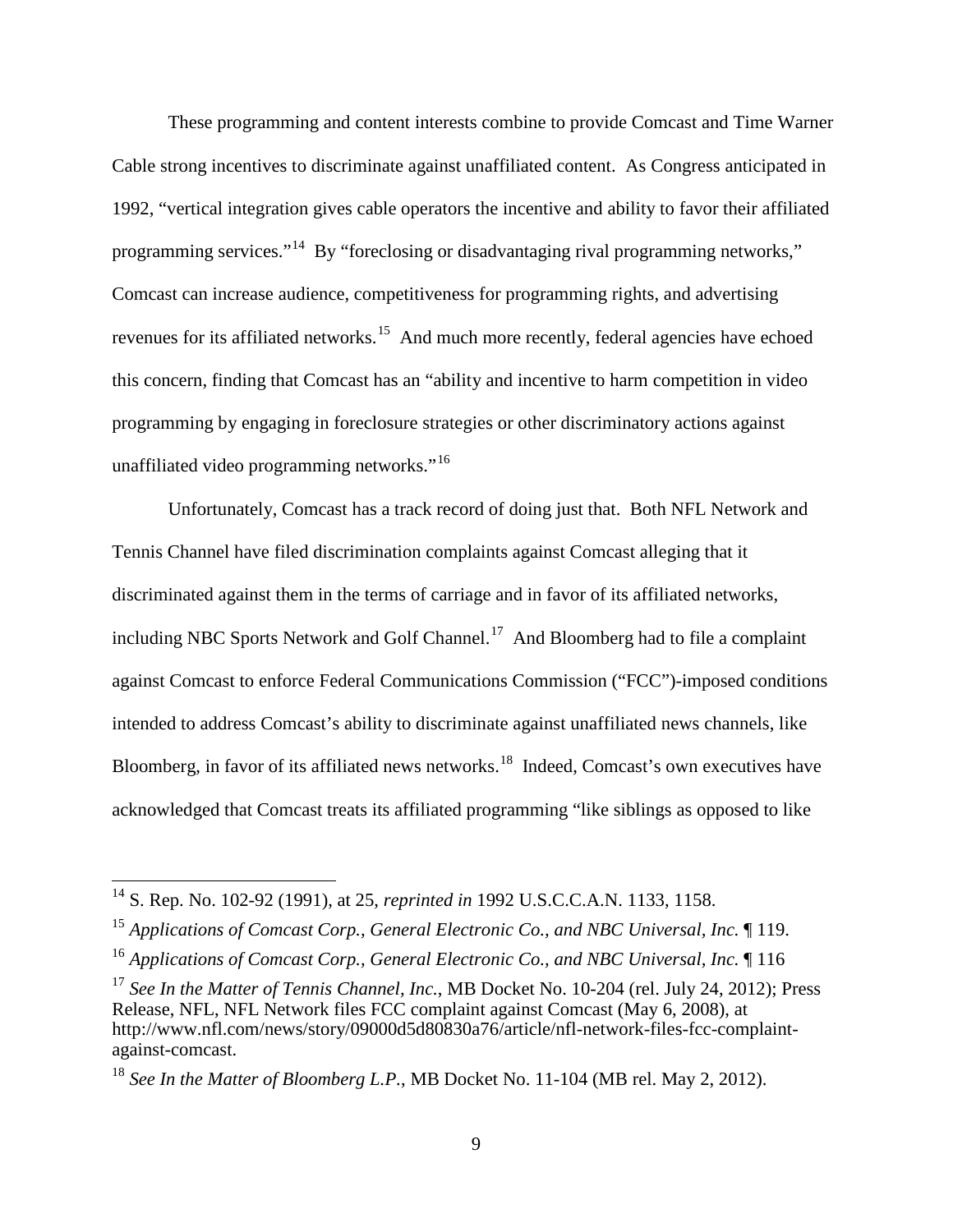strangers."<sup>[19](#page-10-0)</sup> In connection with its review of the Comcast/NBC Universal merger, the FCC's Chief Economist found evidence that Comcast discriminated in program carriage in favor of affiliated networks for anticompetitive reasons.<sup>20</sup>

In sum, Comcast clearly has the incentive to act in an anticompetitive manner based on its vertical integration. That incentive alone is not concerning; what is problematic is that it has ― and with Time Warner Cable will certainly have ― not only the incentive but the ability to profit over the long term by thwarting competition in the programming market.

#### B. The Horizontal Integration That Would Result From A Combined Comcast/Time Warner Cable Would Foreclose Opportunities.

The combination of Comcast and Time Warner Cable would consolidate under one entity more than 30 million cable subscriber homes (including homes in nearly all the major television markets). This unprecedented horizontal integration would truly provide the combined entity "make or break" power over programming channels. As described above, Comcast/Time Warner Cable has the incentive to shut out independent programmers, like the Back9Network, that compete with its affiliated networks, and this horizontal aspect of the merger would give it the ability to do so. (Ironically, the stronger and more competitive the programming and content, the stronger Comcast's incentives to foreclose such competition.)

If the merger takes place, the combined entity would be the dominant pay TV provider in all ten of the top-ten television markets, including New York and Los Angeles (which are disproportionately important to the ability of a cable network to attract advertisers and compete

<span id="page-10-0"></span><sup>&</sup>lt;sup>19</sup> Tennis Channel, Inc. v. Comcast Cable Commc'ns, LLC, 27 FCC Rcd 9274, ¶ 4 (2012), rev. sub nom. *Comcast Cable Commc'ns, LLC v. FCC*, 717 F.3d 982 (D.C. Cir. 2013), cert. denied 134 S. Ct. 1287 (2014).

<span id="page-10-1"></span><sup>&</sup>lt;sup>20</sup> *Id.* at  $\P$  117 & Technical Appendix. Even when Comcast committed to launch new, independent channels, it has affiliations with the channels it did launch, as described in Appendix A.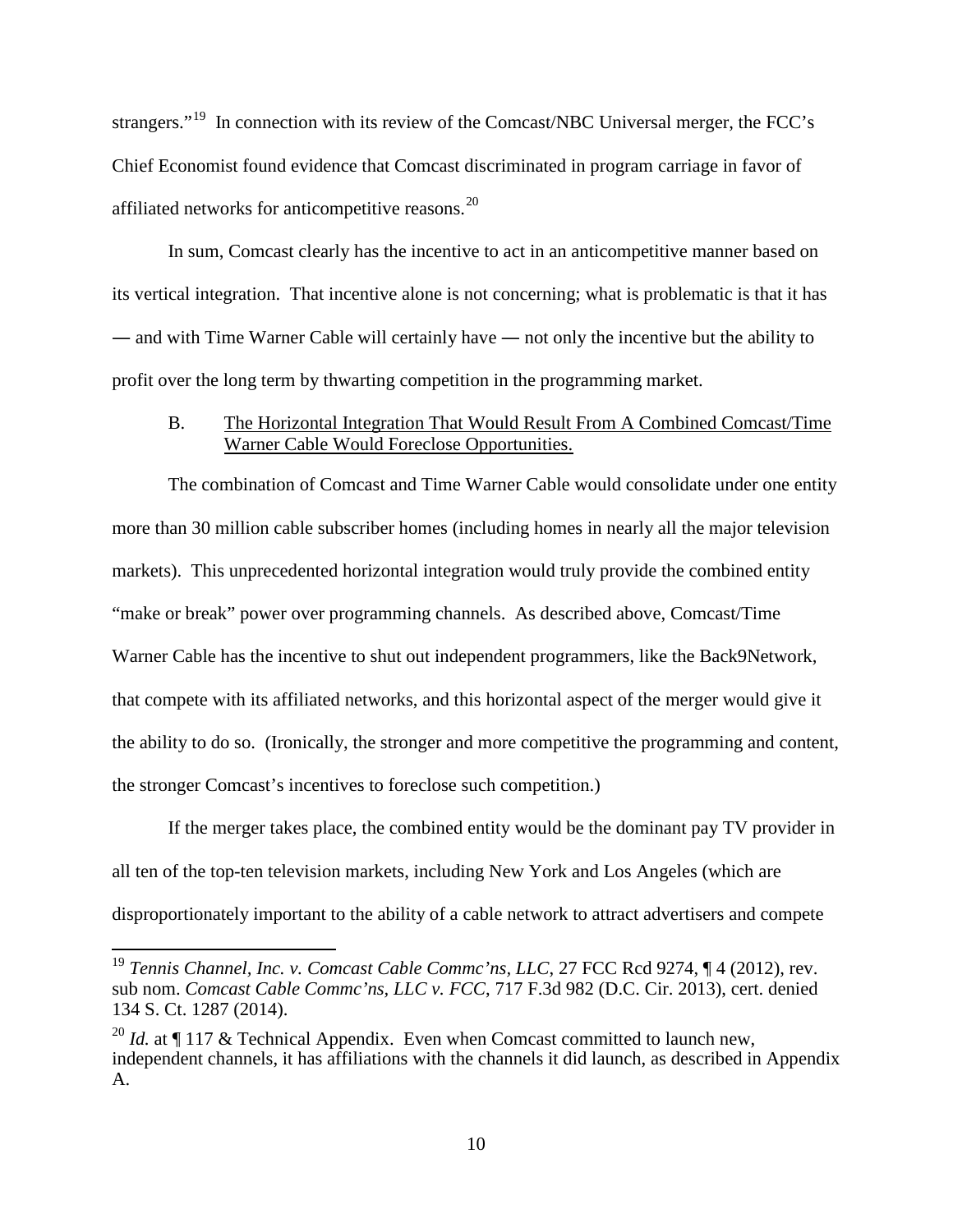for programming rights). Indeed, the combined company would be in 23 of the top 25 television markets and 37 of the top 40 television markets.<sup>21</sup> In support of the merger, Comcast has pointed to the fact that it does not today compete in the same coverage areas as Time Warner Cable. While that is true, it is also true that, today, neither entity on its own has the ability to foreclose independent programming channels from the video marketplace. Following the acquisition, the combined entity will be able to unilaterally foreclose an independent programmer from accessing *approximately half of all cable subscribers (a third of all MVPD subscribers)* and from reaching eyeballs in New York, Los Angeles and *nearly all other major television media markets*. With DirecTV and DISH's bandwidth constraints, the ability of a new independent network to launch will essentially require negotiation for carriage from a combined Comcast/Time Warner Cable.

## C. Comcast/Time Warner Cable's Foreclosure of Independent Programmers Will Result In Fewer Choices For Consumers And Advertisers.

If the combined Comcast/Time Warner Cable is not prevented from exercising such a foreclosure strategy, the result would plainly harm consumers and advertisers, as well as competing content holders. When Congress considered the need for anti-discrimination provisions in adopting the 1992 Cable Act, it understood that independent cable networks add diversity and competition to the video marketplace that benefit consumers.<sup>[22](#page-11-1)</sup> That remains true today, although innovative new voices like the Back9Network simply will not have a chance of

<span id="page-11-0"></span> $21$  Comcast and Time Warner Cable have a presence in 23 of the top 25 markets. That does not include Phoenix, the 12th largest DMA, where Comcast has 1,200 subscribers and Time Warner Cable has none. SNL Kagan, Comcast and TWC Combined - Top 50 DMA Analysis.

<span id="page-11-1"></span><sup>&</sup>lt;sup>22</sup> See H.R. Rep. No. 102-628 (1992), at 41 ("The Committee received testimony that vertically integrated companies reduce diversity in programming by threatening the viability of rival cable programming services.").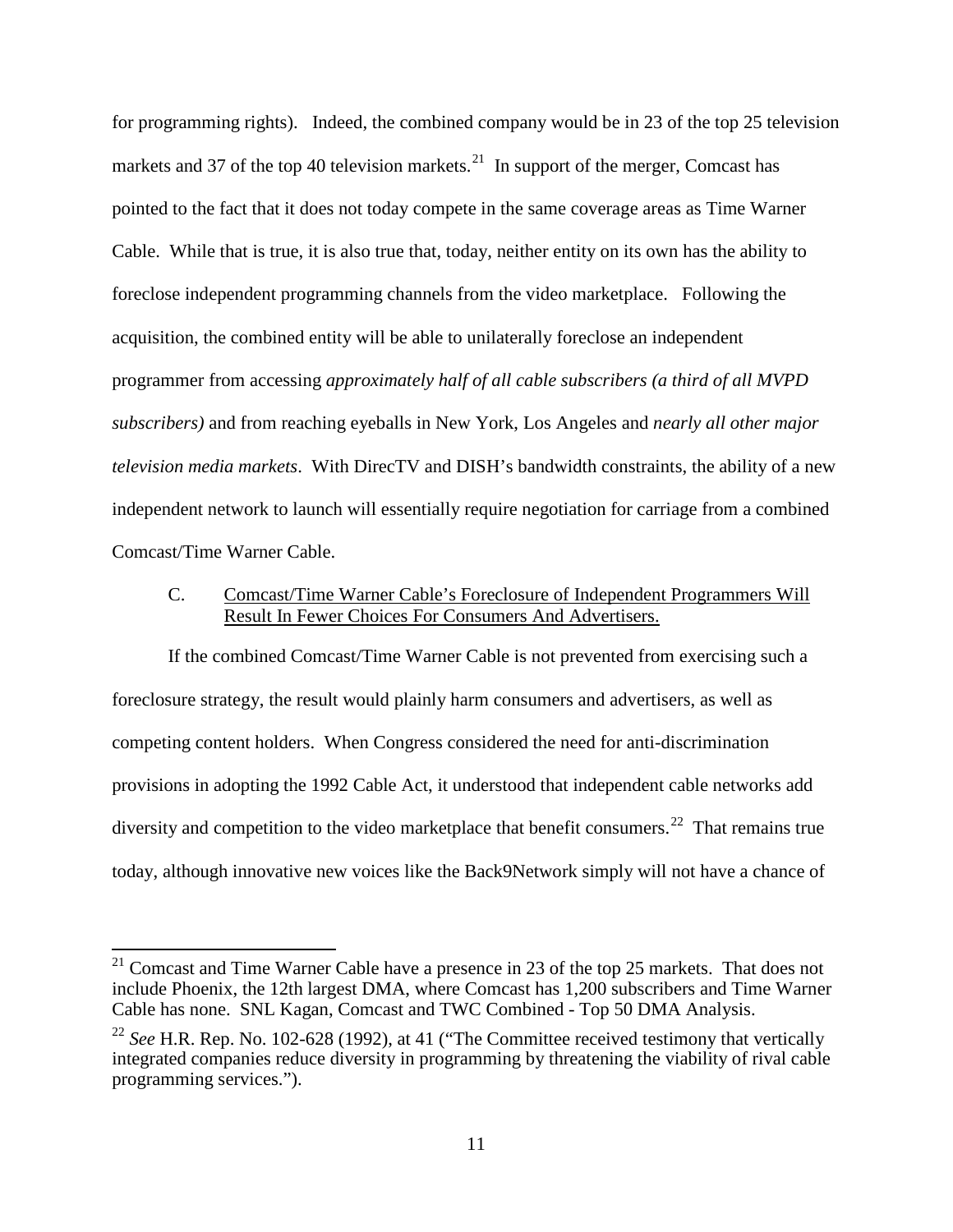competing with Comcast's affiliated networks if Comcast is permitted to use its control over distribution platforms to disadvantage its competitors.

No doubt, the most well-established and well-funded legacy networks will be able to continue to secure carriage on Comcast systems. (Even there, there is a question about whether Comcast will be able to exact an anti-competitive price for such carriage.) However, true independent programmers simply will not be able to survive in the absence of a chance to compete. That means that Comcast's affiliated networks will have successfully foreclosed competition for audience, programming and advertising dollars, and consumers will have fewer choices available to them.

#### **CONCLUSION**

I thank the Committee for the opportunity to add my voice today to those concerned about the prospects for anti-competitive behavior posed by the Comcast-Time Warner Cable merger. While I remain optimistic that Comcast will not discriminate against independent networks that compete with Comcast-owned networks, I am also a realist. I urge the Committee to use its oversight authority to ensure that, if the deal is approved, the Department of Justice and the FCC require effective, enforceable conditions so that new, independent networks will be given a fair hearing and a fair chance to show they are worthy of carriage based on the quality of their programming and the audience they attract. Competition should determine who succeeds - mergers should not be allowed to lessen competition.